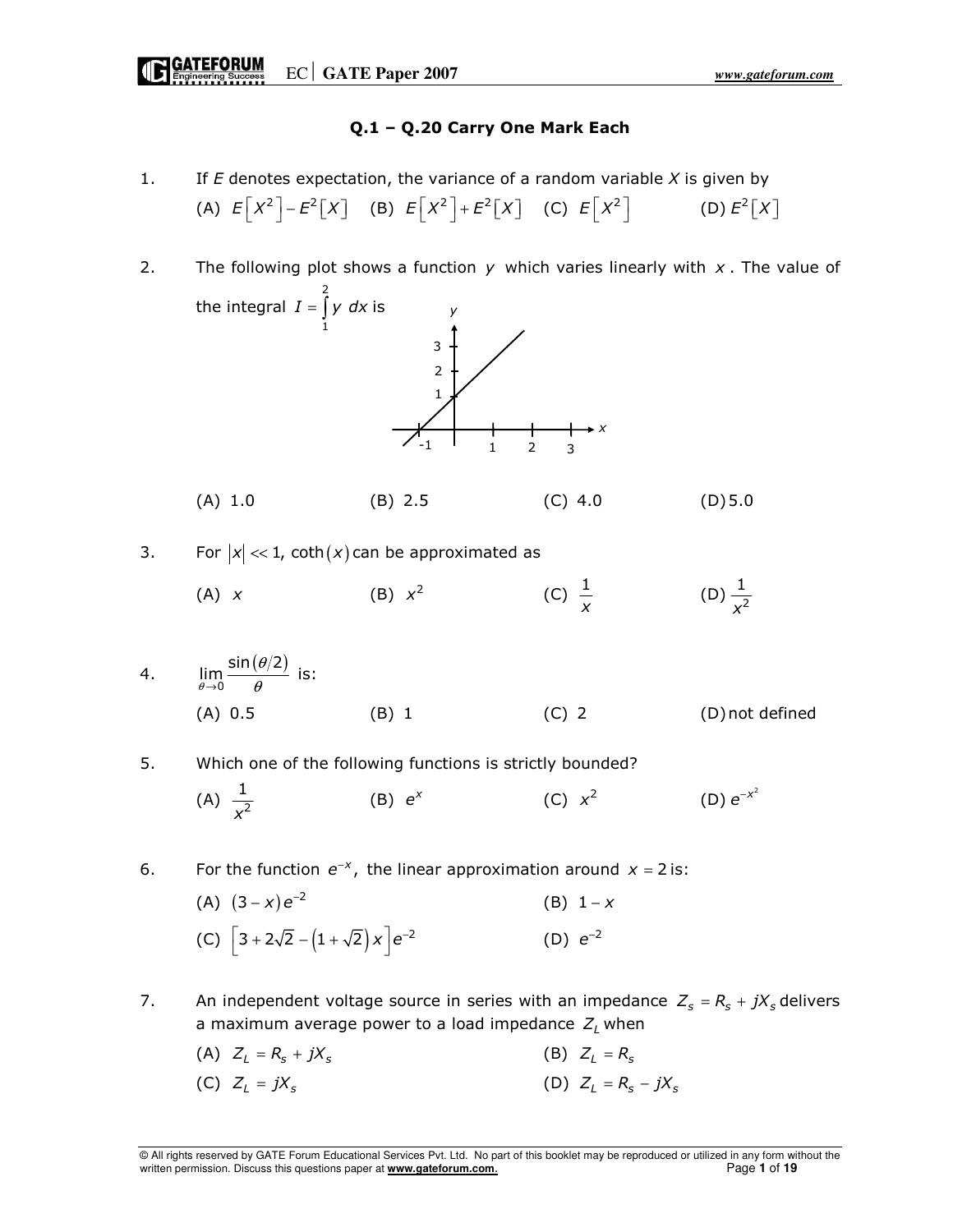8. The RC circuit shown in the figure is



- (A) a low-pass filter (B) a high-pass filter (C) a band-pass filter (D) a band-reject filter
- 9. The electron and hole concentrations in an intrinsic semiconductor are  $n_i$  per  $cm<sup>3</sup>$ at 300 K. Now, if acceptor impurities are introduced with a concentration of  $N_A$ per  $cm^3$  (where  $N_A >> n_i$ ), the electron concentration per  $cm^3$  at 300 K will be:

(A) 
$$
n_i
$$
 (B)  $n_i + N_A$  (C)  $N_A - n_i$  (D)  $\frac{n_i^2}{N_A}$ 

- 10. In a  $p^{\dagger}n$  junction diode under reverse bias, the magnitude of electric field is maximum at
	- (A) the edge of the depletion region on the  $p$ -side
	- (B) the edge of the depletion region on the  $n$ -side
- (C) the  $p^{\dagger}n$  junction
	- (D) the centre of the depletion region on the  $n$ -side
- 11. The correct full wave rectifier circuit is:



<sup>©</sup> All rights reserved by GATE Forum Educational Services Pvt. Ltd. No part of this booklet may be reproduced or utilized in any form without the written permission. Discuss this questions paper at **www.gateforum.com**. Page **2** of **19**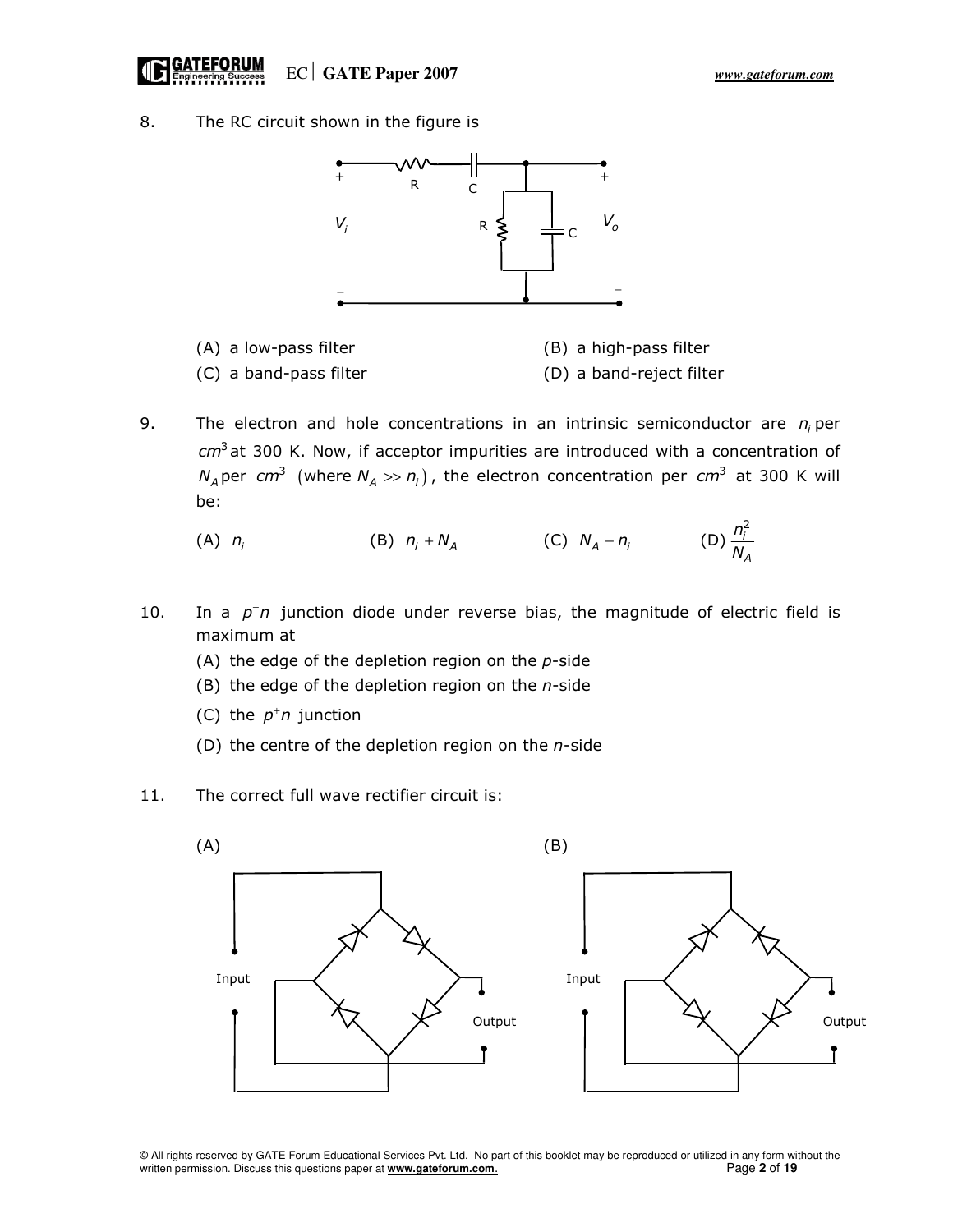GATEFORUM EC GATE Paper 2007 *www.gateforum.com* 



- 12. In a transconductance amplifier, it is desirable to have
	- (A) a large input resistance and a large output resistance
	- (B) a large input resistance and a small output resistance
	- (C) a small input resistance and a large output resistance
	- (D) a small input resistance and a small output resistance
- 13.  $X = 01110$  and  $Y = 11001$  are two 5-bit binary numbers represented in two's complement format. The sum of X and Y represented in two's complement format using 6 bits is:

(A) 
$$
100111
$$
 (B)  $001000$  (C)  $000111$  (D)  $101001$ 

- 14. The Boolean function  $Y = AB + CD$  is to be realized using only 2-input NAND gates. The minimum number of gates required is: (A) 2 (B) 3 (C) 4 (D) 5
- 15. If the closed-loop transfer function of a control system is given as

$$
T(s) = \frac{s-5}{(s+2)(s+3)}
$$
, then it is  
(A) an unstable system  
(B) an uncontrollable system

(C) a minimum phase system (D) a non-minimum phase system

16. If the Laplace transform of a signal  $y(t)$  is  $Y(s) = \frac{1}{s(s-1)}$  $=\frac{1}{s(s-1)}$ , then its final value is: (A)  $-1$  (B) 0 (C) 1 (D) unbounded

17. If  $R(\tau)$  is the autocorrelation function of a real, wide-sense stationary random process, then which of the following is NOT true?

(A) 
$$
R(\tau) = R(-\tau)
$$
 (B)  $|R(\tau)| \le R(0)$  (C)  $R(\tau) = -R(-\tau)$ 

(D) The mean square value of the process is  $R(0)$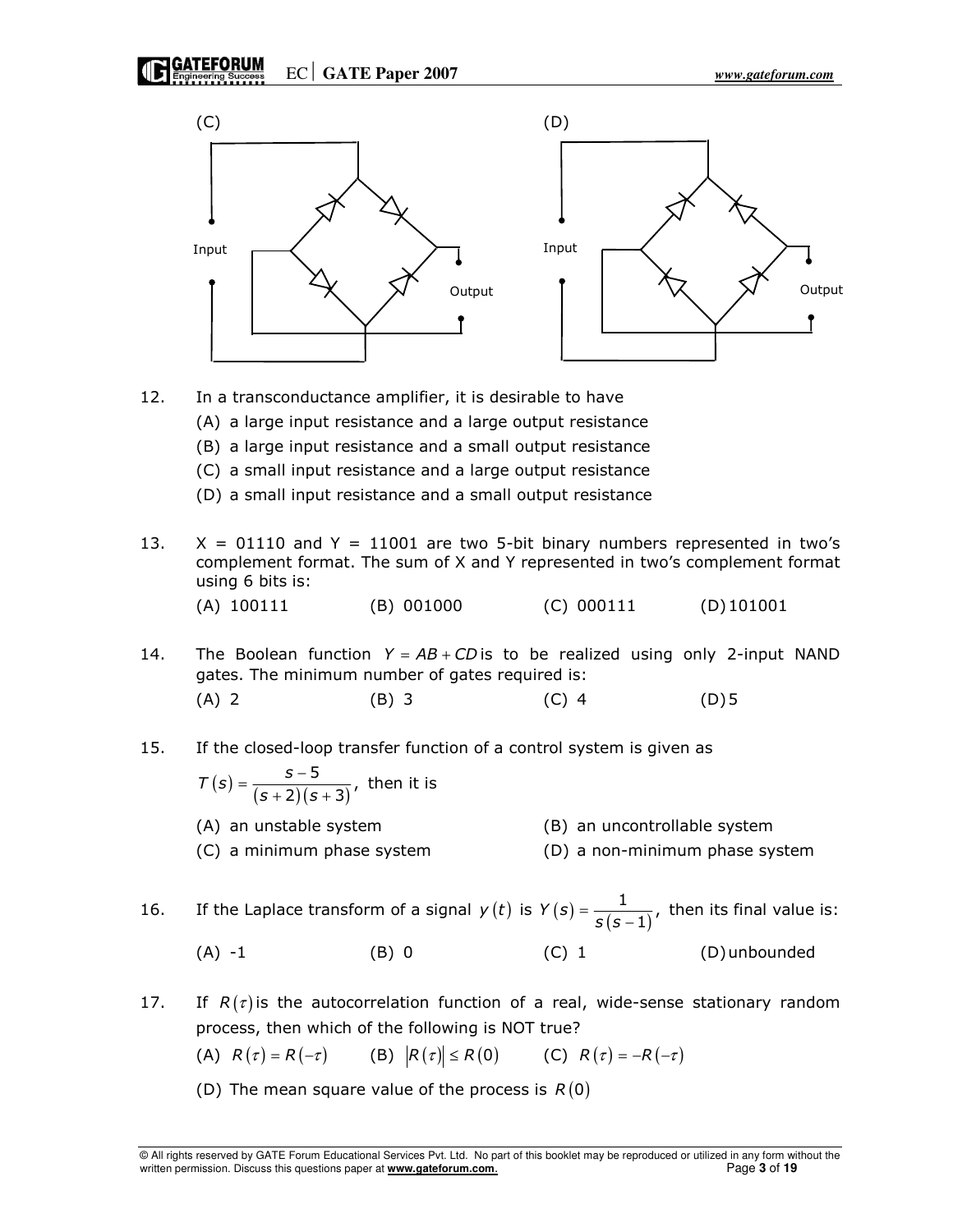18. If  $S(f)$  is the power spectral density of a real, wide-sense stationary random process, then which of the following is ALWAYS true?

(A) 
$$
S(0) \ge S(f)
$$
 (B)  $S(f) \ge 0$  (C)  $S(-f) = -S(f)$  (D)  $\int_{-\infty}^{\infty} S(f) df = 0$ 

19. A plane wave of wavelength  $\lambda$  is traveling in a direction making an angle 30° with positive x-axis and 90° with positive y-axis. The E ur field of the plane wave can be represented as  $(E_o)$  is constant)

(A) 
$$
\mathbf{E} = \mathbf{y} \mathbf{E}_0 e^{-j\left(\omega t - \frac{\sqrt{3}\pi}{\lambda} x - \frac{\pi}{\lambda} z\right)}
$$
  
\n(B)  $\mathbf{E} = \mathbf{y} \mathbf{E}_0 e^{-j\left(\omega t - \frac{\pi}{\lambda} x - \frac{\sqrt{3}\pi}{\lambda} z\right)}$   
\n(C)  $\mathbf{E} = \mathbf{y} \mathbf{E}_0 e^{-j\left(\omega t + \frac{\sqrt{3}\pi}{\lambda} x + \frac{\pi}{\lambda} z\right)}$   
\n(D)  $\mathbf{E} = \mathbf{y} \mathbf{E}_0 e^{-j\left(\omega t - \frac{\pi}{\lambda} x + \frac{\sqrt{3}\pi}{\lambda} z\right)}$ 

20. If C is a closed curve enclosing a surface S, then the magnetic field intensity  $H$ , ur the current density J r and the electric flux density D u are related by

(A) 
$$
\iint_{S} \frac{d\mathbf{r}}{H \cdot d\mathbf{s}} = \iint_{C} \left( \mathbf{r} + \frac{\partial \mathbf{r}}{\partial t} \right) d\mathbf{r}
$$
  
\n(B) 
$$
\int_{C} \mathbf{r} \cdot d\mathbf{r} = \iint_{S} \left( \mathbf{r} + \frac{\partial \mathbf{r}}{\partial \mathbf{r}} \right) d\mathbf{r}
$$
  
\n(C) 
$$
\oint_{S} \frac{d\mathbf{r}}{H \cdot d\mathbf{s}} = \int_{C} \left( \mathbf{r} + \frac{\partial \mathbf{r}}{\partial \mathbf{r}} \right) d\mathbf{r}
$$
  
\n(D) 
$$
\iint_{C} \mathbf{r} \cdot d\mathbf{r} = \iint_{S} \left( \mathbf{r} + \frac{\partial \mathbf{r}}{\partial \mathbf{r}} \right) d\mathbf{s}
$$

# Q.21 – Q.75 Carry Two Marks Each

- 21. It is given that  $X_1, X_2, \ldots, X_M$  are M non-zero, orthogonal vectors. The dimension of the vector space spanned by the 2M vectors  $X_1, X_2, ... X_M, -X_1, -X_2, ... - X_M$  is:
	- (A) 2M (B) M + 1 (C) M

(D) dependent on the choice of  $X_1, X_2, ... X_M$ 

22. Consider the function  $f(x) = x^2 - x - 2$ . The maximum value of  $f(x)$  in the closed interval  $[-4, 4]$  is:

| $(A)$ 18    | $(B)$ 10          |
|-------------|-------------------|
| $(C) -2.25$ | (D) indeterminate |

23. An examination consists of two papers, Paper 1 and Paper 2. The probability of failing in Paper 1 is 0.3 and that in Paper 2 is 0.2. Given that a student has failed in Paper 2, the probability of failing in Paper 1 is 0.6. The probability of a student failing in both the papers is:

```
 (A) 0.5 (B) 0.18 (C) 0.12 (D) 0.06
```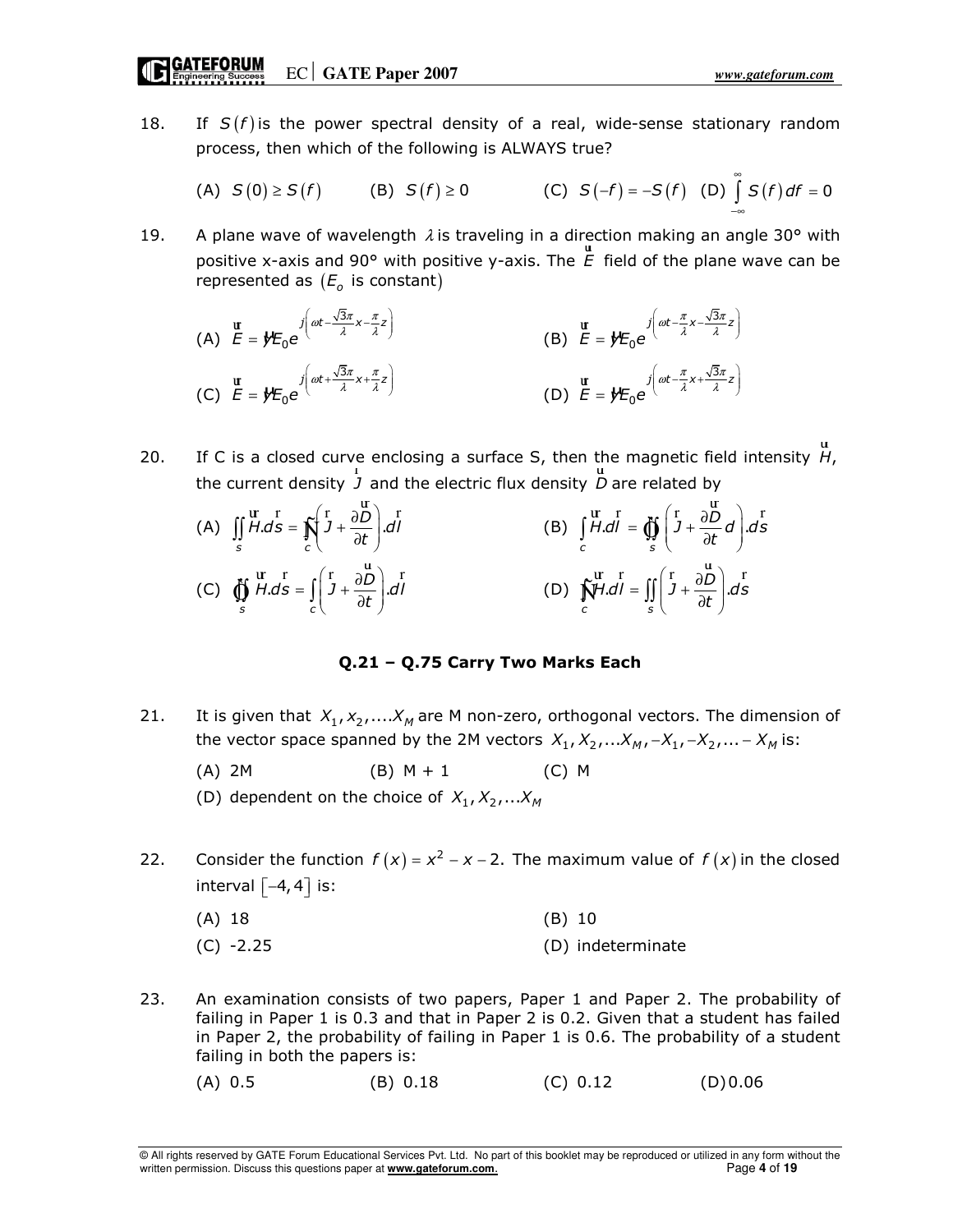- 24. The solution of the differential equation  $k^2 \frac{d^2y}{dx^2} = y - y_2$ dx  $= y - y<sub>2</sub>$  under the boundary conditions (i)  $y = y_1$  at  $x = 0$  and (ii)  $y = y_2$  at  $x = \infty$ , where  $k$ ,  $y_1$  and  $y_2$  are constants, is (A)  $y = (y_1 - y_2) \exp(-x/k^2) + y_2$  (B)  $y = (y_2 - y_1) \exp(-x/k) + y_1$ (C)  $y = (y_1 - y_2) \sinh(x/k) + y_1$  (D)  $y = (y_1 - y_2) \exp(-x/k) + y_2$
- 25. The equation  $x^3 x^2 + 4x 4 = 0$  is to be solved using the Newton-Raphson method. If  $x = 2$  is taken as the initial approximation of the solution, then the next approximation using this method will be:
- (A)  $\frac{2}{3}$ (B)  $\frac{4}{3}$ (C) 1 (D)  $\frac{3}{2}$
- 26. Three functions  $f_1(t)$ ,  $f_2(t)$  and  $f_3(t)$ , which are zero outside the interval [0,T], are shown in the figure. Which of the following statements is correct? (A)  $f_1(t)$  and  $f_2(t)$  are orthogonal (B)  $f_1(t)$  and  $f_3(t)$  are orthogonal 2 -2 1 2  $f_1(t)$  $f_2 ( t )$ 0
	- (C)  $f_2(t)$  and  $f_3(t)$  are orthogonal
	- (D)  $f_1(t)$  and  $f_2(t)$  are orthonormal





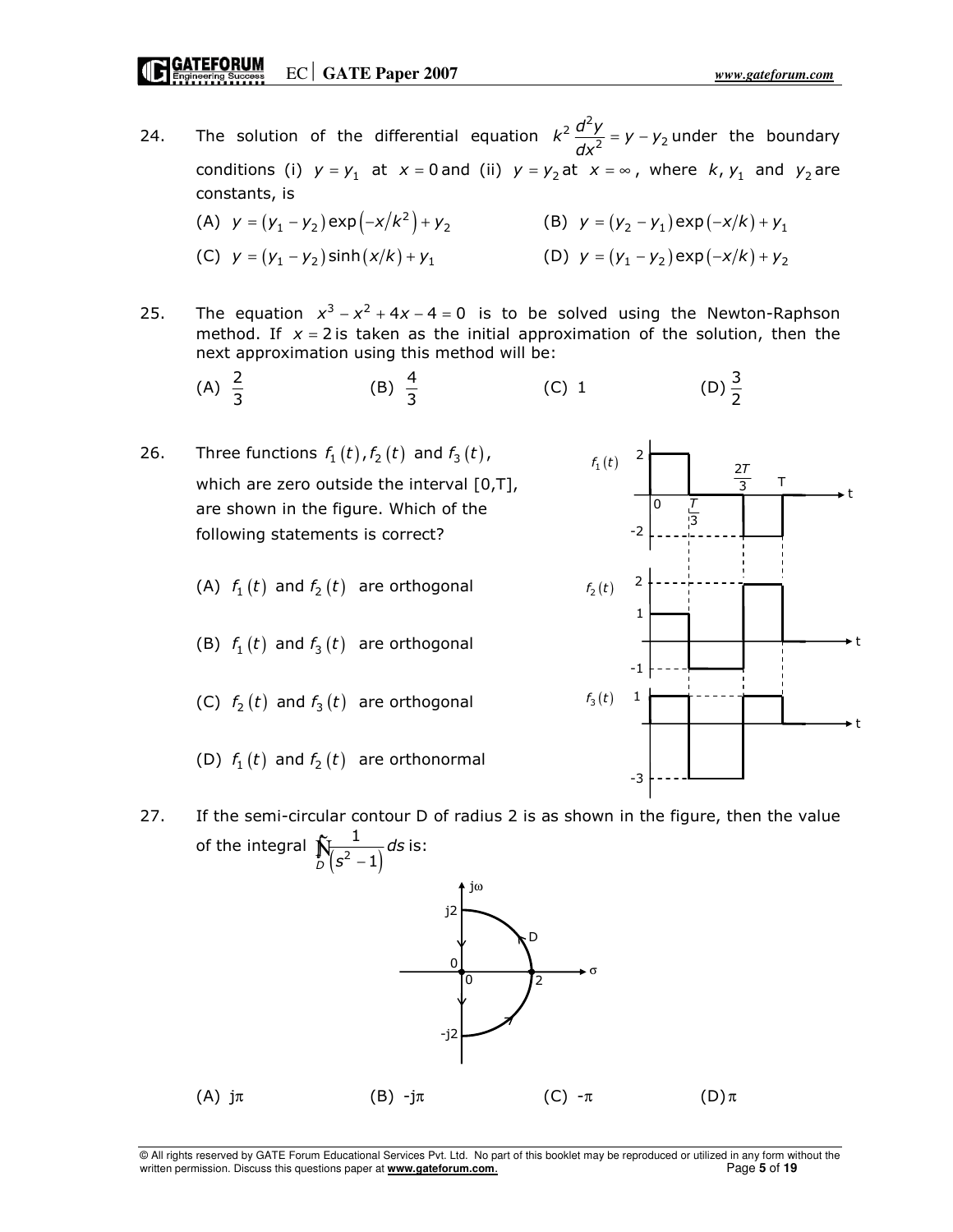Engineering Success **EC** GATE Paper 2007

28. Two series resonant filters are as shown in the figure. Let the 3-dB bandwidth of Filter 1 be  $B_1$  and that of Filter 2 be  $B_2$ . The value of  $\frac{B_1}{B_2}$ B  $\frac{S_1}{B_2}$  is:



29. For the circuit shown in the figure, the Thevenin voltage and resistance looking into X-Y are: 1Ω



30. In the circuit shown,  $V_C$  is 0 volts at  $t = 0$  sec. For  $t > 0$ , the capacitor current  $i_c \left( t \right)$ , where  $\,t\,$  is in seconds, is given by 20kΩ

- (A) 0.50 exp(-25t) mA (B) 0.25 exp(-25t) mA (C) 0.50 exp(-12.5t) mA +
- (D) 0.25 exp (-6.25t) mA



- 31. In the AC network shown in the figure, the phasor voltage  $V_{AB}$  (in Volts) is: (A) 0 (B)  $5\angle 30^\circ$  $5\Omega \xi$  5 $\Omega$  $5\angle 30^\circ A$ A
	- (C)  $12.5∠30°$
	- (D)  $17∠30°$



32. A  $p^{\dagger}n$  junction has a built-in potential of 0.8 V. The depletion layer width at a reverse bias of 1.2V is 2 µm. For a reverse bias of 7.2 V, the depletion layer width will be:

(A)  $4 \mu$ m (B)  $4.9 \mu$ m (C)  $8 \mu$ m (D) 12  $\mu$ m

© All rights reserved by GATE Forum Educational Services Pvt. Ltd. No part of this booklet may be reproduced or utilized in any form without the written permission. Discuss this questions paper at **www.gateforum.com**. Page **6** of **19**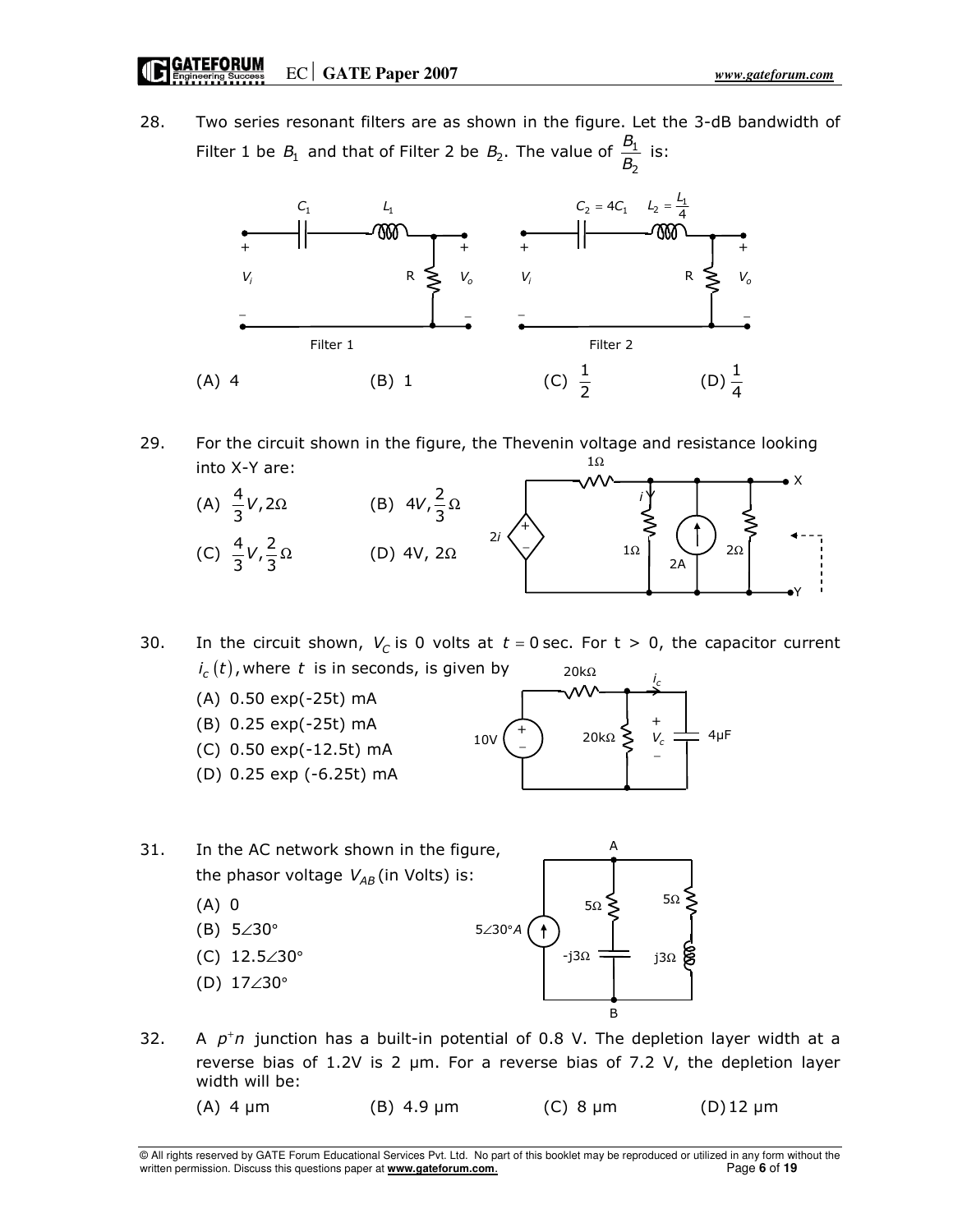33. Group I lists four types of  $p$ -n junction diodes. Match each device in Group I with one of the option in Group II to indicate the bias condition of that device in its normal mode of operation.

| <b>Group I</b>           | <b>Group II</b>       |
|--------------------------|-----------------------|
| (P) Zener Diode          | (1) Forward bias      |
| (Q) Solar cell           | (2) Reverse bias      |
| (R) LASER diode          |                       |
| (S) Avalanche Photodiode |                       |
| $(A)$ P-1 Q-2 R-1 S-2    | $(B)$ P-2 Q-1 R-1 S-2 |
| $(C)$ P-2 Q-2 R-1 S-1    | (D) P-2 Q-1 R-2 S-2   |
|                          |                       |

- 34. The DC current gain  $(\beta)$  of a BJT is 50. Assuming that the emitter injection efficiency is 0.995, the base transport factor is: (A) 0.980 (B) 0.985 (C) 0.990 (D) 0.995
- 35. Group I lists four different semiconductor devices. Match each device in Group I with its characteristic property in Group II.

|                       | <b>Group I</b>                   | <b>Group II</b>                         |
|-----------------------|----------------------------------|-----------------------------------------|
|                       | $(P)$ BJT                        | (1) Population inversion                |
|                       |                                  | (Q) MOS capacitor (2) Pinch-off voltage |
|                       | (R) LASER diode (3) Early effect |                                         |
|                       | $(S)$ JFET                       | (4) Flat-band voltage                   |
|                       |                                  |                                         |
| $(A)$ P-3 Q-1 R-4 S-2 |                                  | $(B)$ P-1 Q-4 R-3 S-2                   |
| $(C)$ P-3 Q-4 R-1 S-2 |                                  | (D) P-3 Q-2 R-1 S-4                     |

36. For the Op-Amp circuit shown in the figure,  $V_o$  is:

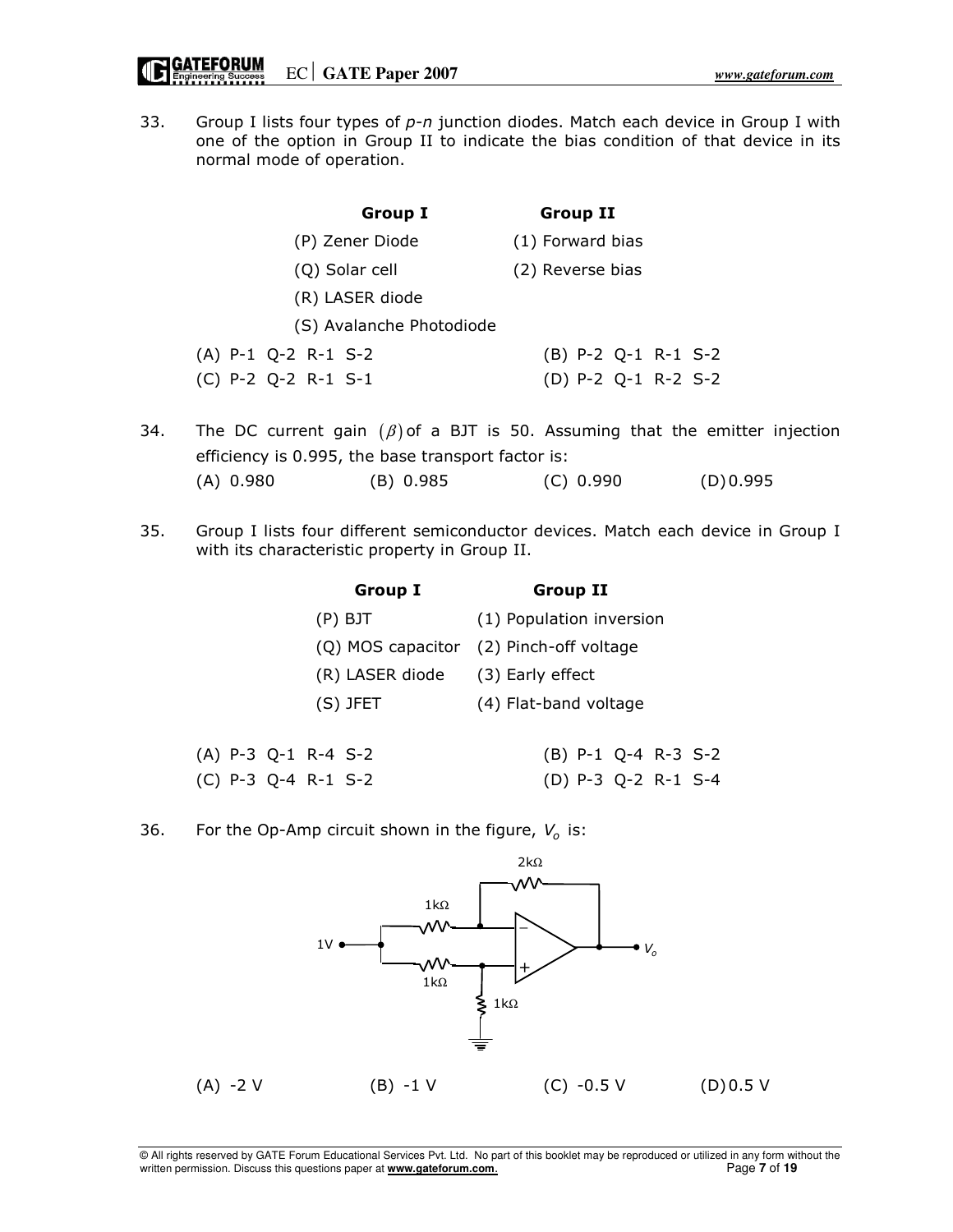37. For the BJT circuit shown, assume that the  $\beta$  of the transistor is very large and  $V_{BF} = 0.7V$ . The mode of operation of the BJT is:  $10k\Omega$ 



38. In the Op-Amp circuit shown, assume that the diode current follows the equation  $I = I_s \exp(V/V_T)$ . For  $V_i = 2V$ ,  $V_o = V_{o1}$ , and for  $V_i = 4V$ ,  $V_o = V_{o2}$ . The relationship between  $V_{o1}$  and  $V_{o2}$  is:



39. In the CMOS inverter circuit shown, if the transconductance parameters of the NMOS and PMOS transistors are  $k_n = k_p = \mu_n C_{ox} \frac{W_n}{L_n} = \mu_p C_{ox} \frac{W_p}{L_p} = 40 \mu A/V^2$  $k_n = k_p = \mu_n C_{ox} \frac{W_n}{L_n} = \mu_p C_{ox} \frac{W_p}{L_n} = 40 \mu A/V^2$  and their threshold voltages are  $V_{THn} = |V_{THp}| = 1V$ , the current I is:



| $(A)$ 0 A | $(B)$ 25 $\mu$ A | (C) $45 \mu A$ | (D)90 µA |
|-----------|------------------|----------------|----------|
|           |                  |                |          |

40. For the Zener diode shown in the figure, the Zener voltage at knee is 7V, the knee current is negligible and the Zener dynamic resistance is 10Ω. If the input voltage  $(V_i)$  range is from 10 to 16V, the output voltage  $(V_0)$  ranges from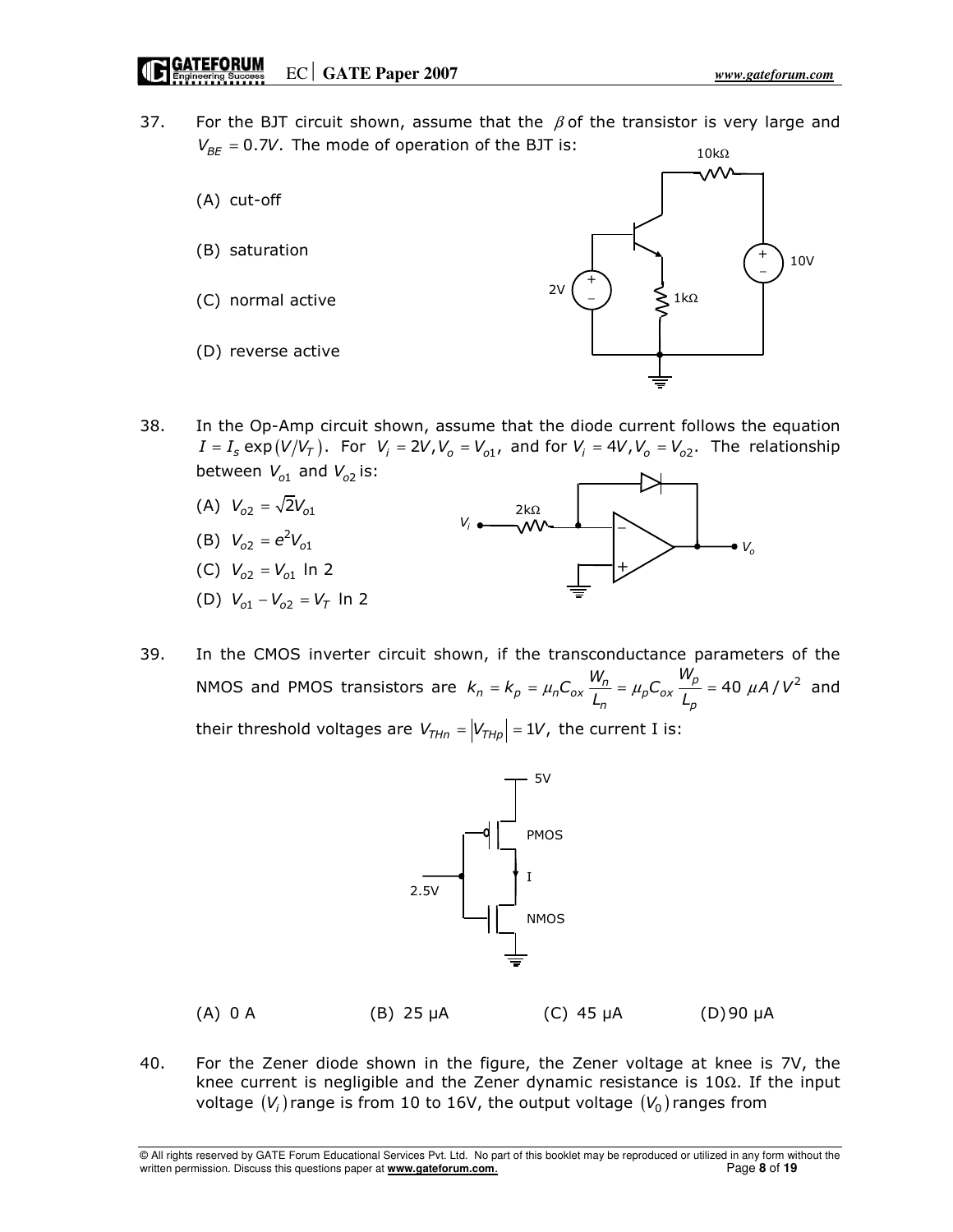GATEFORUM Engineering Success CC GATE Paper 2007



- 41. The Boolean expression  $Y = \overline{A} \ \overline{B} \ \overline{C} \ D + \overline{A} \ B \ C \ \overline{D} + A \ \overline{B} \ \overline{C} \ D + A \ B \ \overline{C} \ \overline{D}$  can be minimized to
	- (A)  $Y = \overline{A} \overline{B} \overline{C} D + \overline{A} B \overline{C} + A \overline{C} D$ <br>(B)  $Y = \overline{A} \overline{B} \overline{C} D + B C \overline{D} + A \overline{B} \overline{C} D$
	- (C)  $Y = \overline{A} B C \overline{D} + \overline{B} \overline{C} D + A \overline{B} \overline{C} D$ <br>
	(D)  $Y = \overline{A} B C \overline{D} + \overline{B} \overline{C} D + A B \overline{C} \overline{D}$
- 42. The circuit diagram of a standard TTL NOT gate is shown in the figure. When  $V_i = 2.5V$ , the modes of operation of the transistors will be:



- (A)  $Q_1$  : reverse active;  $Q_2$  : normal active;  $Q_3$  : saturation;  $Q_4$  : cut-off
- (B)  $Q_1$  : reverse active;  $Q_2$  : saturation;  $Q_3$  : saturation;  $Q_4$  : cut-off
- (C)  $Q_1$  :normal active;  $Q_2$  :cut-off;  $Q_3$  :cut-off;  $Q_4$  : saturation
- (D)  $Q_1$  :saturation;  $Q_2$  :saturation;  $Q_3$  :saturation;  $Q_4$  : normal active

### 43. In the following circuit, X is given by



© All rights reserved by GATE Forum Educational Services Pvt. Ltd. No part of this booklet may be reproduced or utilized in any form without the written permission. Discuss this questions paper at **www.gateforum.com.** Page 9 of 19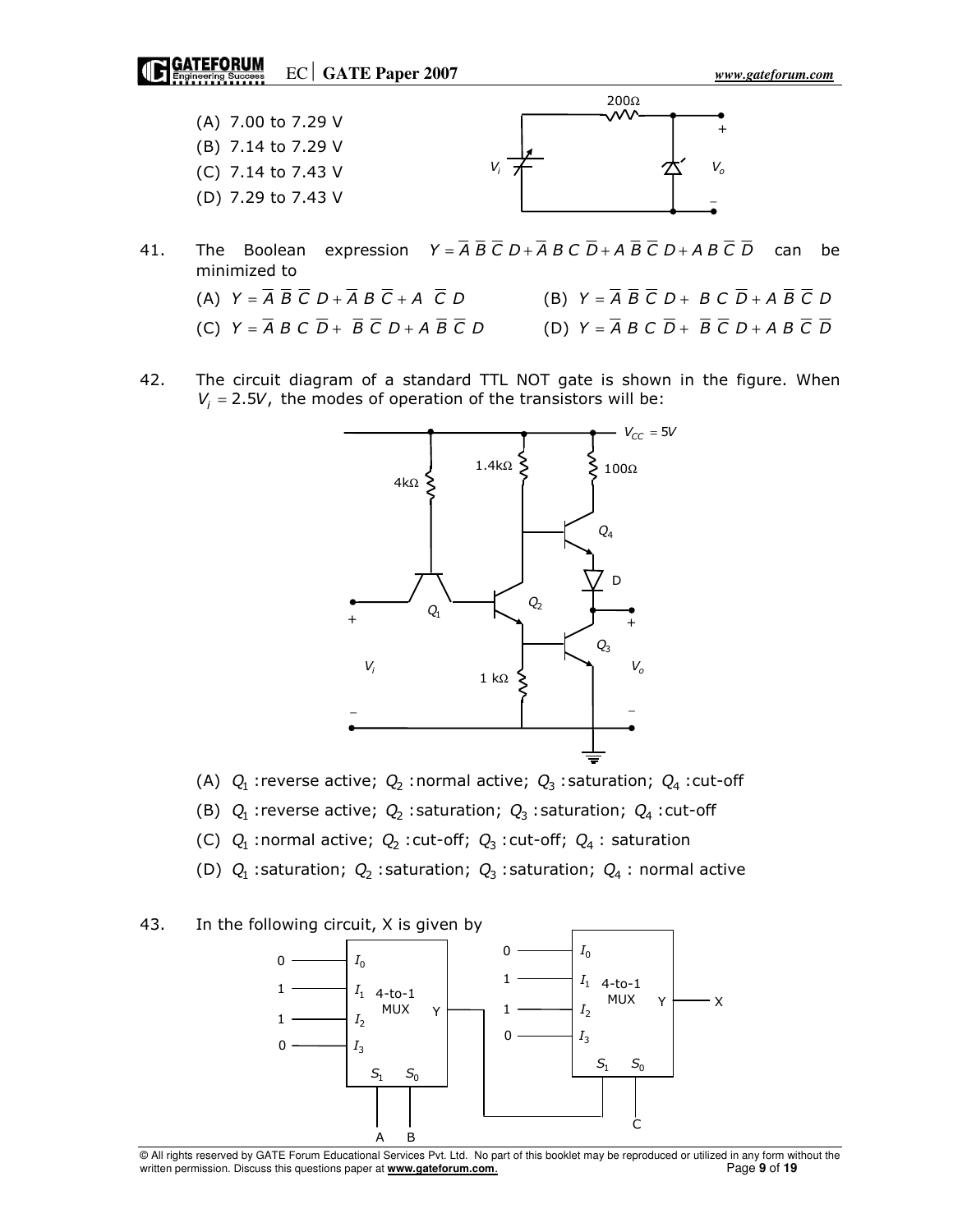- (A)  $X = A \overline{B} \overline{C} + \overline{A} B \overline{C} + \overline{A} \overline{B} C + A B C$ (B)  $X = \overline{A} B C + A \overline{B} C + A B \overline{C} + \overline{A} \overline{B} \overline{C}$ (C)  $X = AB + BC + AC$  (D)  $X = \overline{A} \ \overline{B} + \overline{B} \ \overline{C} + \overline{A} \ \overline{C}$
- 44. The following binary values were applied to the X and Y inputs of the NAND latch shown in the figure in the sequence indicated below:

 $X = 0, Y = 1;$   $X = 0, Y = 0;$   $X = 1, Y = 1.$ 

The corresponding stable P, Q outputs will be:



| (A) $P = 1$ , $Q = 0$ ; $P = 1$ , $Q = 0$ ;                                          |  | $P = 1, Q = 0$ or $P = 0, Q = 1$ |
|--------------------------------------------------------------------------------------|--|----------------------------------|
| (B) $P = 1$ , $Q = 0$ ; $P = 0$ , $Q = 1$ ; or $P = 0$ , $Q = 1$ ; $P = 0$ , $Q = 1$ |  |                                  |
| (C) $P = 1$ , $Q = 0$ ; $P = 1$ , $Q = 1$ ;                                          |  | $P = 1, Q = 0$ or $P = 0, Q = 1$ |
| (D) $P = 1$ , $Q = 0$ ; $P = 1$ , $Q = 1$ ;                                          |  | $P = 1, Q = 1$                   |

45. For the circuit shown, the counter state  $(Q_1 Q_0)$  follows the sequence



46. An 8255 chip is interfaced to an 8085 microprocessor system as an I/O mapped I/O as shown in the figure. The address lines  $A_0$  and  $A_1$  of the 8085 are used by the 8255 chip to decode internally its three ports and the Control register. The address lines  $A_3$  to  $A_7$  as well as the  $IO/M$  signal are used for address decoding. The range of addresses for which the 8255 chip would get selected is:



© All rights reserved by GATE Forum Educational Services Pvt. Ltd. No part of this booklet may be reproduced or utilized in any form without the written permission. Discuss this questions paper at **www.gateforum.com.** Page 10 of 19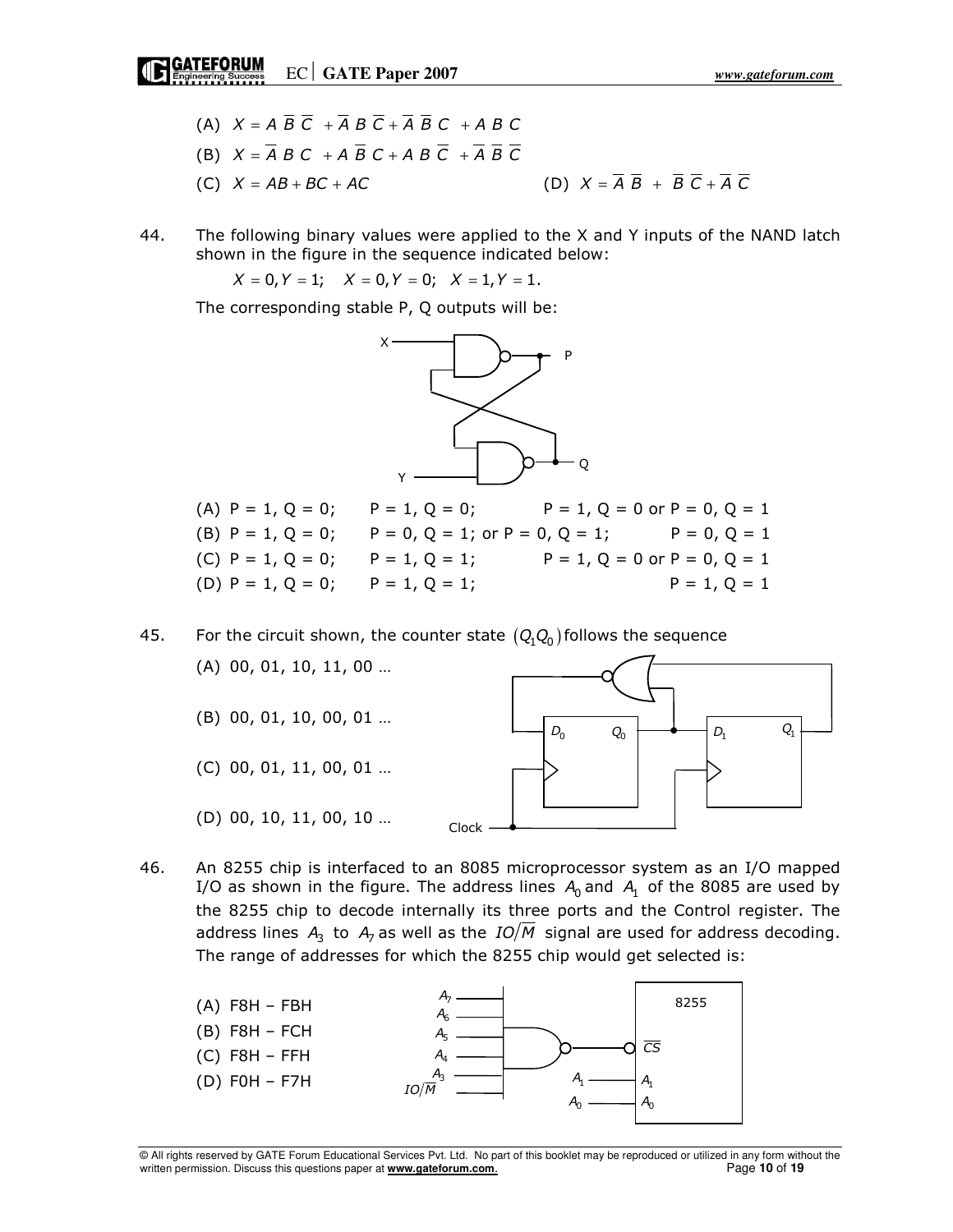47. The 3-dB bandwidth of the low-pass signal  $e^{-t}u(t)$ , where  $u(t)$  is the unit step function, is given by

(A) 
$$
\frac{1}{2\pi}
$$
 Hz (B)  $\frac{1}{2\pi}\sqrt{\sqrt{2}-1}$  Hz (C)  $\infty$  (D) 1 Hz

48. A Hilbert transformer is a (A) non-linear system (B) non-causal system (C) time-varying system (D) low-pass system

### 49. The frequency response of a linear, time-invariant system is given by

$$
H(f) = \frac{5}{1 + j10\pi f}.
$$
 The step response of the system is:  
(A)  $5(1 - e^{-5t})u(t)$  (B)  $5(1 - e^{-5t})u(t)$  (C)  $\frac{1}{5}(1 - e^{-5t})u(t)$  (D)  $\frac{1}{5}(1 - e^{-5t})u(t)$ 

50. A 5-point sequence 
$$
x[n]
$$
 is given as  
\n
$$
x[-3] = 1, x[-2] = 1, x[-1] = 0, x[0] = 5, x[1] = 1.
$$
\nLet  $X(e^{j\omega})$  denote the discrete-time Fourier transform of  $x[n]$ . The value of  
\n
$$
\int_{-\pi}^{\pi} X(e^{j\omega}) d\omega
$$
 is:  
\n(A) 5 (B)  $10\pi$  (C)  $16\pi$  (D)  $5 + j10\pi$ 

- 51. The z-transform  $X[z]$  of a sequence  $x[n]$  is given by  $X[z] = \frac{0.5}{1 \cdot 2z^{-1}}$ .  $1 - 2z$  $X\vert z\vert$  $[z] = \frac{0.5}{1 - 2z^{-}}$  It is given that the region of convergence of  $X[z]$  includes the unit circle. The value of  $x[0]$ is: (A)  $-0.5$  (B) 0 (C) 0.25 (D) 0.5
- 52. A control system with a PD controller is shown in the figure. If the velocity error constant  $K_v = 1000$  and the damping ratio  $\zeta = 0.5$ , then the values of  $K_p$  and  $K_p$  are:



<sup>©</sup> All rights reserved by GATE Forum Educational Services Pvt. Ltd. No part of this booklet may be reproduced or utilized in any form without the written permission. Discuss this questions paper at **www.gateforum.com.** Page 11 of 19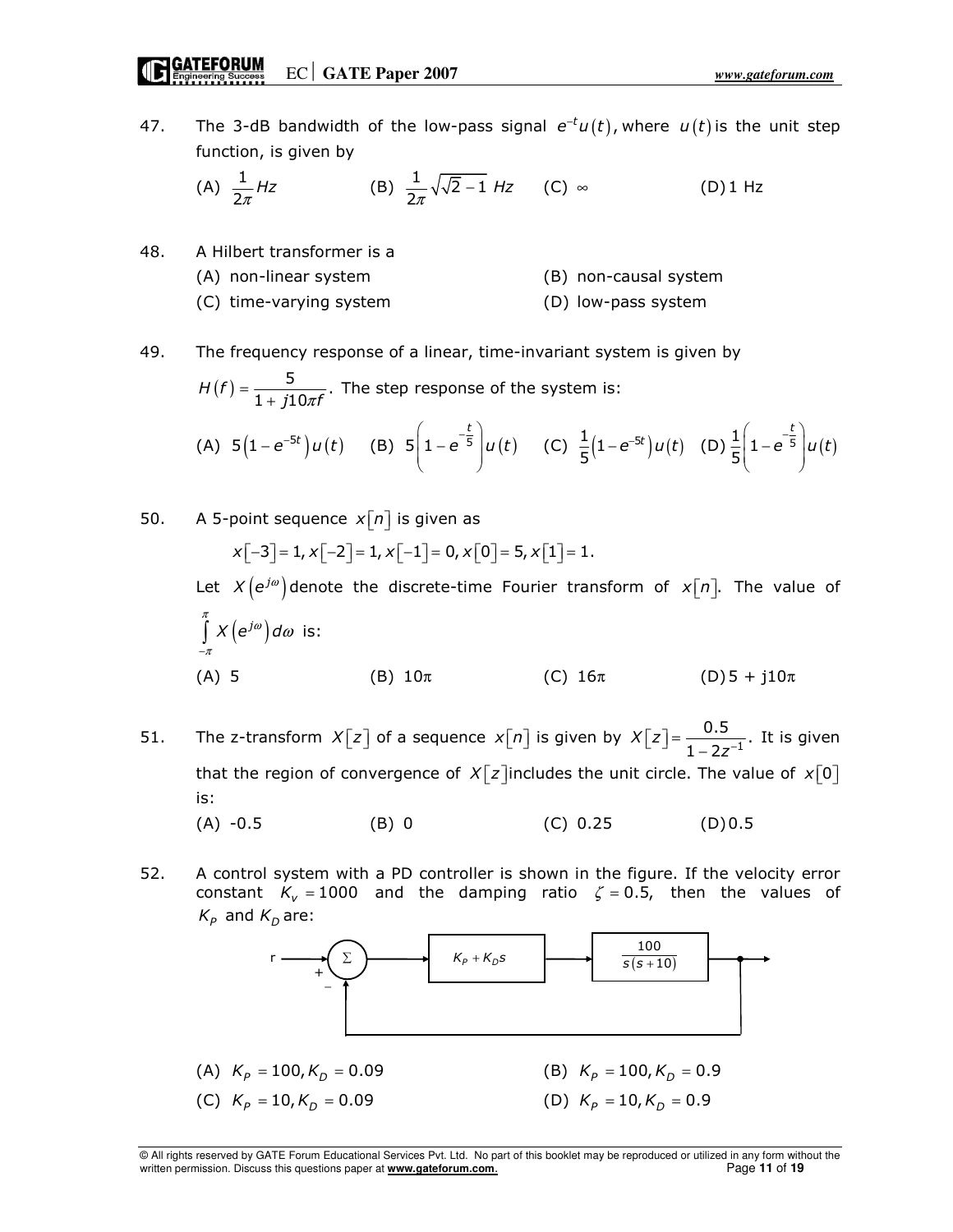53. The transfer function of a plant is  $T(s) = \frac{5}{(s+5)(s^2+s+1)}$  $\frac{5}{2}$ .  $5)(s^2 + s + 1)$  $T(s)$  $(s + 5)(s^2 + s +$ =  $+ 5)(s^2 + s +$ The second-order

approximation of  $T(s)$  using dominant pole concept is:

(A) 
$$
\frac{1}{(s+5)(s+1)}
$$
 (B)  $\frac{5}{(s+5)(s+1)}$  (C)  $\frac{5}{s^2+s+1}$  (D)  $\frac{1}{s^2+s+1}$ 

54. The open-loop transfer function of a plant is given as  $G(s) = \frac{1}{c^2 - 1}$ . 1  $G(s)$ s = − If the plant is operated in a unity feedback configuration, then the lead compensator that an stabilize this control system is:

(A) 
$$
\frac{10(s-1)}{s+2}
$$
 (B)  $\frac{10(s+4)}{s+2}$  (C)  $\frac{10(s+2)}{s+10}$  (D)  $\frac{2(s+2)}{s+10}$ 

55. A unity feedback control system has an open-loop transfer function  $(s) = \frac{\kappa}{s (s^2 + 7s + 12)}.$ 7s + 12  $G(s) = \frac{K}{\sqrt{2}}$  $s ( s^2 + 7s -$ =  $+7s +$ The gain K for which  $s = -1 + j1$  will lie on the root locus

of this system is:

(A) 4 (B) 5.5 (C) 6.5 (D) 10

56. The asymptotic Bode plot of a transfer function is as shown in the figure. The transfer function  $G(s)$  corresponding to this Bode plot is:



57. The state space representation of a separately excited DC servo motor dynamics is given as

$$
\begin{bmatrix} \frac{d\omega}{dt} \\ \frac{di_a}{dt} \end{bmatrix} = \begin{bmatrix} -1 & 1 \\ -1 & -10 \end{bmatrix} \begin{bmatrix} \omega \\ i_a \end{bmatrix} + \begin{bmatrix} 0 \\ 10 \end{bmatrix} u
$$
\n(A)  $\frac{10}{s^2 + 11s + 11}$  (B)  $\frac{1}{s^2 + 11s + 11}$  (C)  $\frac{10s + 10}{s^2 + 11s + 11}$  (D)  $\frac{1}{s^2 + s + 1}$ 

<sup>©</sup> All rights reserved by GATE Forum Educational Services Pvt. Ltd. No part of this booklet may be reproduced or utilized in any form without the written permission. Discuss this questions paper at **www.gateforum.com.** Page 12 of 19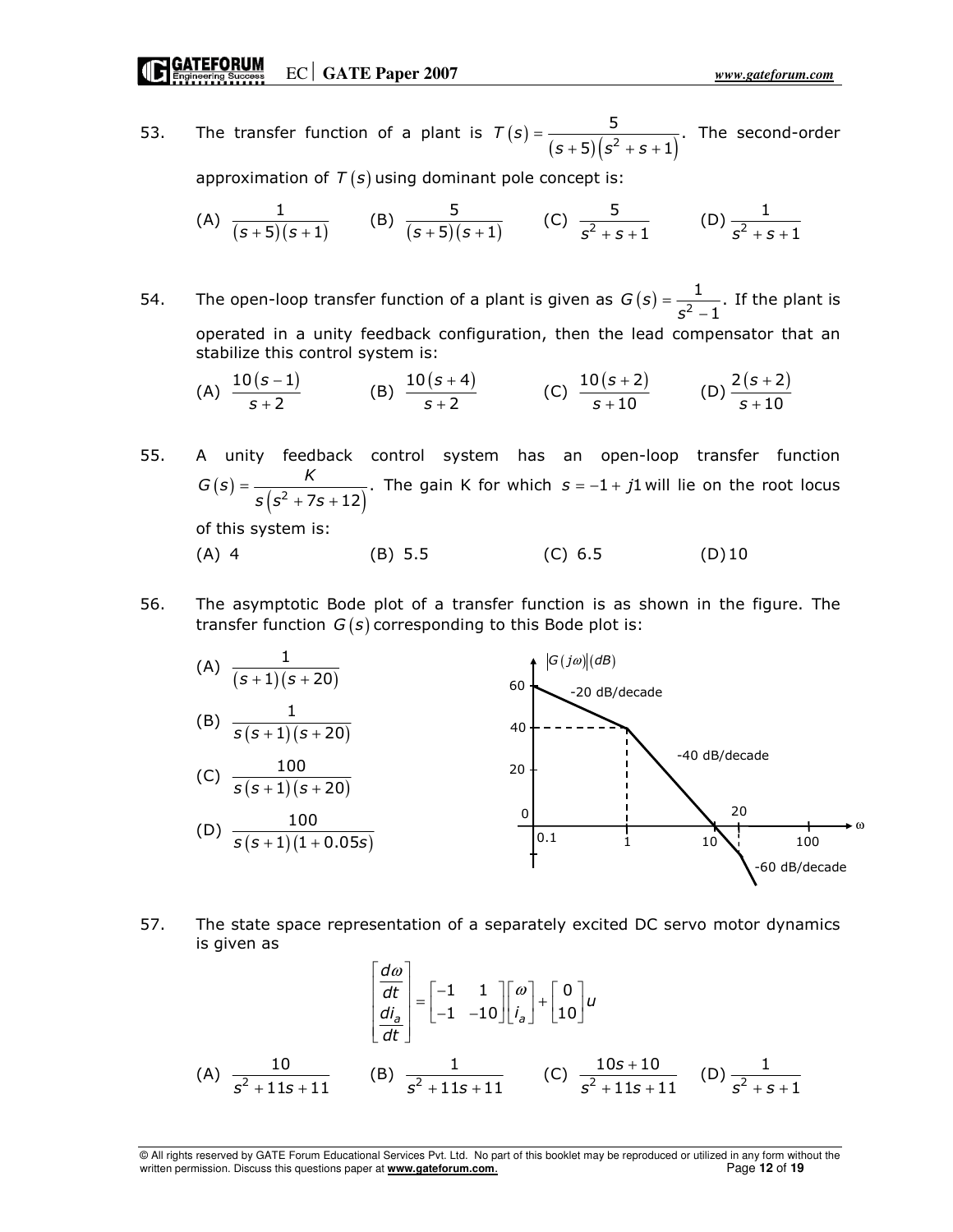# EC **GATE Paper 2007** *www.gateforum.com*

- 58. In delta modulation, the slope overload distortion can be reduced by (A) decreasing the step size (B) decreasing the granular noise (C) decreasing the sampling rate (D) increasing the step size
- 59. The raised cosine pulse  $p(t)$  is used for zero ISI in digital communications. The expression for  $p(t)$  with unity roll-off factor is given by  $p(t) = \frac{\sin 4\pi Wt}{4\pi Wt \left(1 - 16W^2t^2\right)}$ sin 4 $\pi$ .  $4\pi Wt$  (1 – 16W<sup>2</sup>t<sup>2</sup>)

The value of 
$$
p(t)
$$
 at  $t = \frac{1}{4W}$  is:  
\n(A) -0.5 (B) 0 (C) 0.5 (D)~ (D)~

60. In the following scheme, if the spectrum  $M(f)$  of  $m(t)$  is as shown, then the spectrum  $Y(f)$  of  $y(t)$  will be:  $cos(2\pi Bt)$ 



61. During transmission over a certain binary communication channel, bit errors occurs independently with probability  $p$ . The probability of AT MOST one bit in error in a block of  $n$  bits is given by

(A) 
$$
p^n
$$
 (B)  $1-p^n$  (C)  $np(1-p)^{n-1}+(1-p)^n$  (D)  $1-(1-p)^n$ 

−

62. In a GSM system, 8 channels can co-exist in 200 KHz bandwidth using TDMA. A GSM based cellular operator is allocated 5 MHz bandwidth. Assuming a frequency reuse factor of  $\frac{1}{5}$ , i.e. a five-cell repeat pattern, the maximum number of simultaneous channels that can exist in one cell is: (A) 200 (B) 40 (C) 25 (D) 5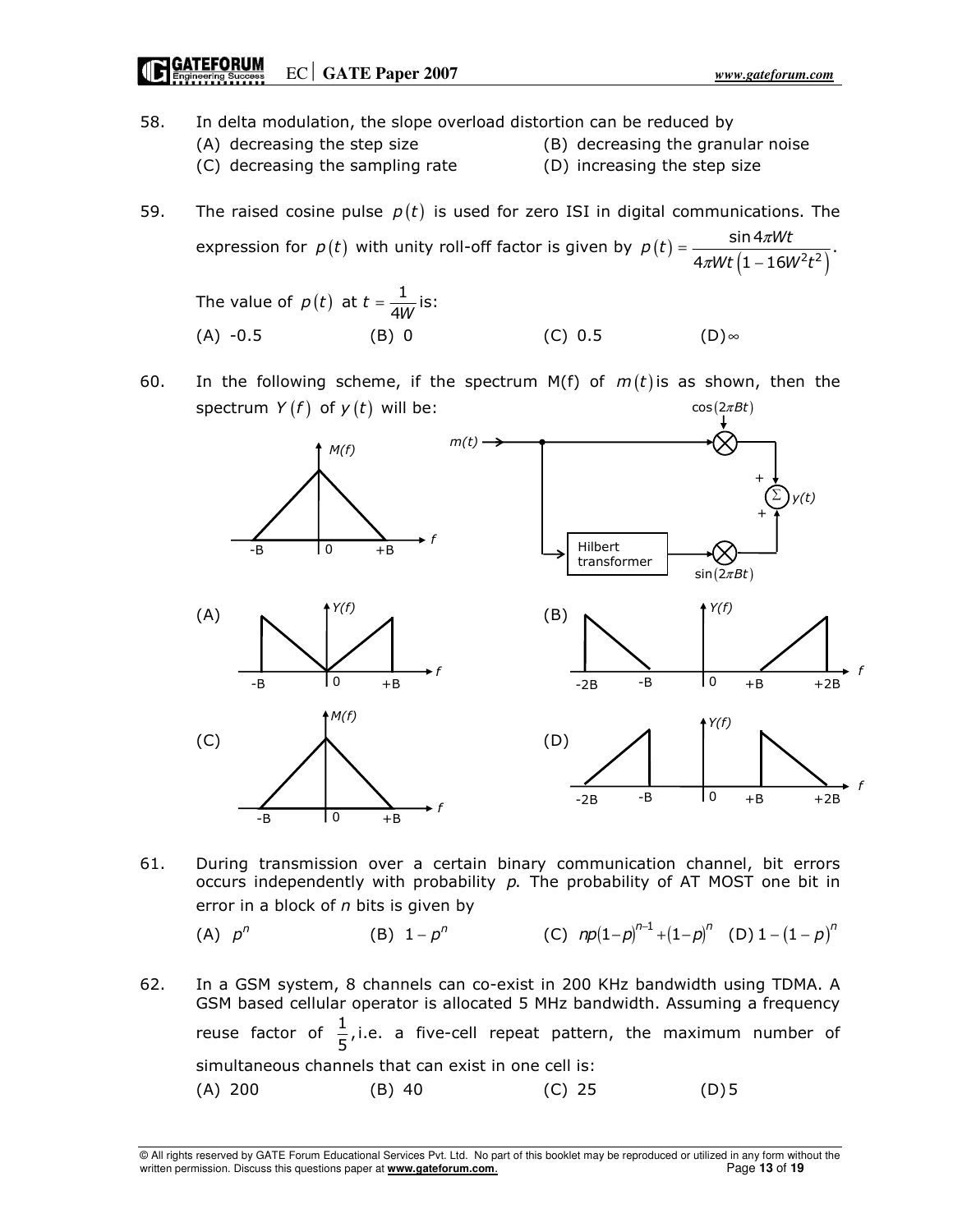# GATEFORUM Engineering Success CC GATE Paper 2007

- 63. In a Direct Sequence CDMA system the chip rate is 1.2288  $\times 10^6$  chips per second. If the processing gain is desired to be AT LEAST 100, the data rate
- (A) Must be less than or equal to 12.288  $\times 10^3$  bits per sec
- (B) Must be greater than 12.288  $\times 10^3$  bits per sec
- (C) Must be exactly equal to 12.288  $\times 10^3$  bits per sec
- (D) Can take any value less than 122.88  $\times 10^3$  bits per sec.
- 64. An air-filled rectangular waveguide has inner dimensions of 3 cm  $\times$  2 cm. The wave impedance of the  $TE_{20}$  mode of propagation in the waveguide at a frequency of 30 GHz is (free space impedance  $\eta_0 = 377 \Omega$ )

(A) 308 
$$
\Omega
$$
 (B) 355  $\Omega$  (C) 400  $\Omega$  (D) 461  $\Omega$ 

65. The H ur field (in A/m) of a plane wave propagating in free space is given by  $x \frac{5\sqrt{3}}{2} \cos(\omega t - \beta z) + y$  $\frac{1}{0}$  0  $H = k \frac{5\sqrt{3}}{\eta_0} \cos(\omega t - \beta z) + k \frac{5}{\eta_0} \sin(\omega t - \beta z + \frac{\pi}{2}).$  $=$   $\kappa \frac{5\sqrt{3}}{\eta_0} \cos(\omega t - \beta z) + \psi \frac{5}{\eta_0} \sin(\omega t - \beta z + \frac{\pi}{2})$ ur

The time average power flow density in Watts is:

(A) 
$$
\frac{\eta_0}{100}
$$
 (B)  $\frac{100}{\eta_0}$  (C)  $50\eta_0^2$  (D)  $\frac{50}{\eta_0}$ 

66. The *E* ur field in a rectangular waveguide of inner dimensions  $a \times b$  is given by  $\frac{2}{\pi} \sin(\omega t - \beta z)$  y<sup>1</sup>  $\overline{2}$   $\left(\frac{1}{2}\right)$   $\frac{1}{2}$   $\left(\frac{1}{2}\right)$  $E = \frac{\omega \mu}{h^2} \left(\frac{\pi}{a}\right) H_0 \sin \left(\frac{2\pi x}{a}\right)^2 \sin \left(\omega t - \beta z\right) \mathcal{V}$  $=\frac{\omega\mu}{h^2}\left(\frac{\pi}{a}\right)H_0\sin\left(\frac{2\pi x}{a}\right)^2\sin(\omega t-\beta).$ ur

Where  $H_0$  is a constant, and a and b are the dimensions along the x-axis and the y-axis respectively. The mode of propagation in the waveguide is:

(A)  $TE_{20}$  (B)  $TM_{11}$  (C)  $TM_{20}$  (D)  $TE_{10}$ 

67. A load of 50Ω is connected in shunt in a 2-wire transmission line of  $Z_0 = 50\Omega$  as shown in the figure. The 2-port scattering parameter matrix (S-matrix) of the shunt element is:

 (A) 1 1 2 2 1 1 2 2  $\begin{bmatrix} -\frac{1}{2} & \frac{1}{2} \end{bmatrix}$  $\begin{bmatrix} 2 & 2 \\ 1 & 2 \end{bmatrix}$  $\begin{bmatrix} \frac{1}{2} & -\frac{1}{2} \end{bmatrix}$ (B)  $\begin{vmatrix} 0 & 1 \\ 1 & 0 \end{vmatrix}$  $\begin{bmatrix} 0 & 1 \end{bmatrix}$  $\begin{bmatrix} 1 & 0 \end{bmatrix}$  (C) 1 2 3 3 2 1 3 3  $\begin{bmatrix} -\frac{1}{2} & \frac{2}{2} \end{bmatrix}$  $\begin{bmatrix} 0 & 0 \\ 0 & 0 \end{bmatrix}$  $\left[\begin{array}{cc} 2 & -\frac{1}{3} \end{array}\right]$  (D) 1 3 4 4 3 1 4 4  $\left[\begin{array}{cc} 1 & -3 \\ 4 & -4 \end{array}\right]$  $\begin{bmatrix} 4 & 4 \end{bmatrix}$  $\begin{bmatrix} -3 & 1 \\ 4 & 4 \end{bmatrix}$  $Z_0 = 50\Omega$   $\lessgtr 50\Omega$   $Z_0 = 50\Omega$ 

68. The parallel branches of a 2-wire transmission line are terminated in 100 $\Omega$  and 200 $\Omega$  resistors as shown in the figure. The characteristic impedance of the line is  $Z_0$  = 50Ω and each section has a length of  $\frac{\pi}{4}$ .  $\frac{\lambda}{\lambda}$ . The voltage reflection coefficient Γ at the input is:

<sup>©</sup> All rights reserved by GATE Forum Educational Services Pvt. Ltd. No part of this booklet may be reproduced or utilized in any form without the written permission. Discuss this questions paper at **www.gateforum.com.** Page 14 of 19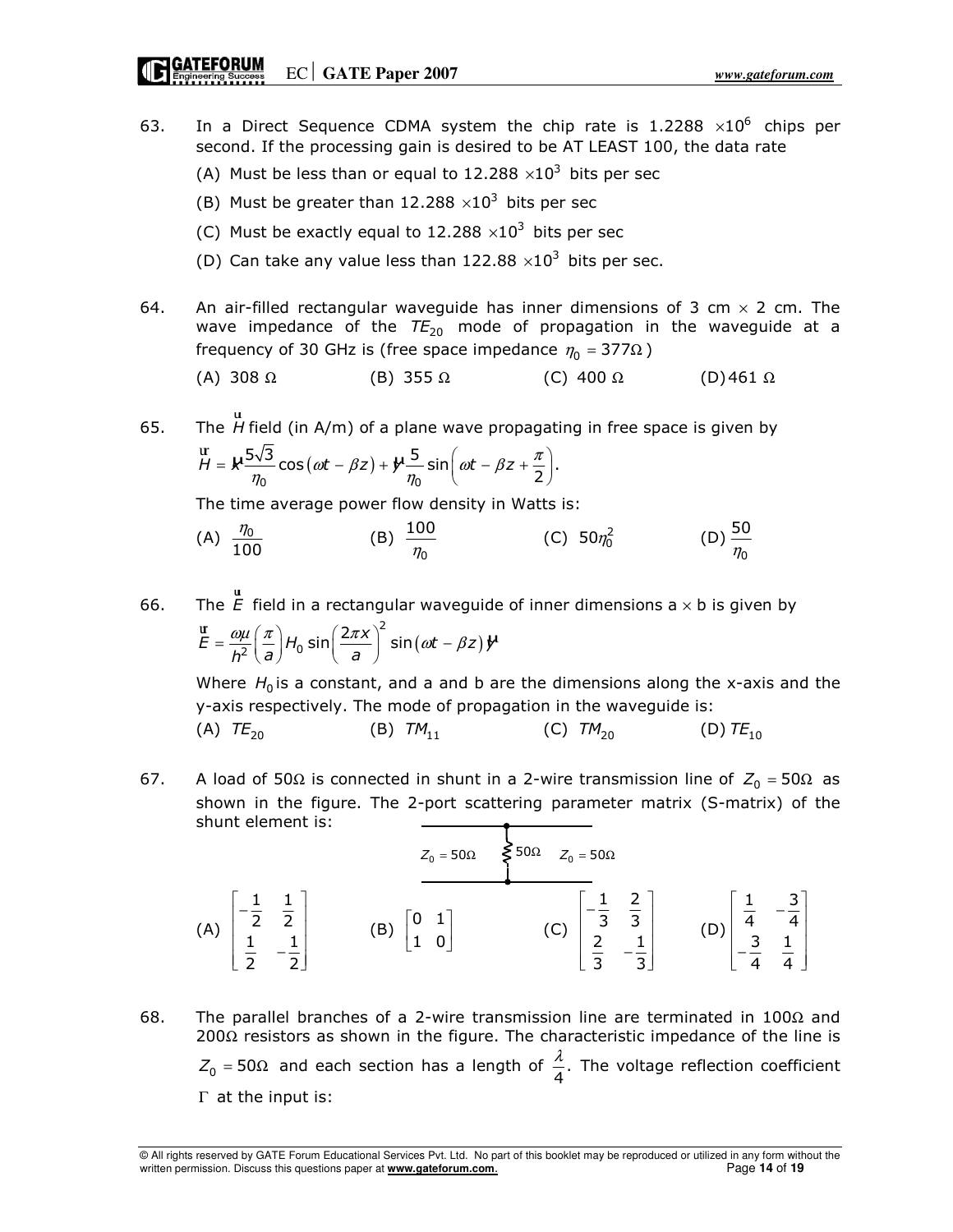EC **GATE Paper 2007** *www.gateforum.com* 



69. 2  $\frac{\lambda}{2}$  dipole is kept horizontally at a height of  $\frac{\lambda_0}{2}$  $\frac{\lambda_0}{2}$  above a perfectly conducting infinite ground plane. The radiation pattern in the plane of the dipole  $(\mathit{E}$  plane) l ur looks approximately as



70. A right circularly polarized (RCP) plane wave is incident at an angle of 60° to the normal, on an air-dielectric interface. If the reflected wave is linearly polarized, the relative dielectric constant  $\varepsilon_{r2}^{}$  is:



© All rights reserved by GATE Forum Educational Services Pvt. Ltd. No part of this booklet may be reproduced or utilized in any form without the written permission. Discuss this questions paper at **www.gateforum.com.** Page 15 of 19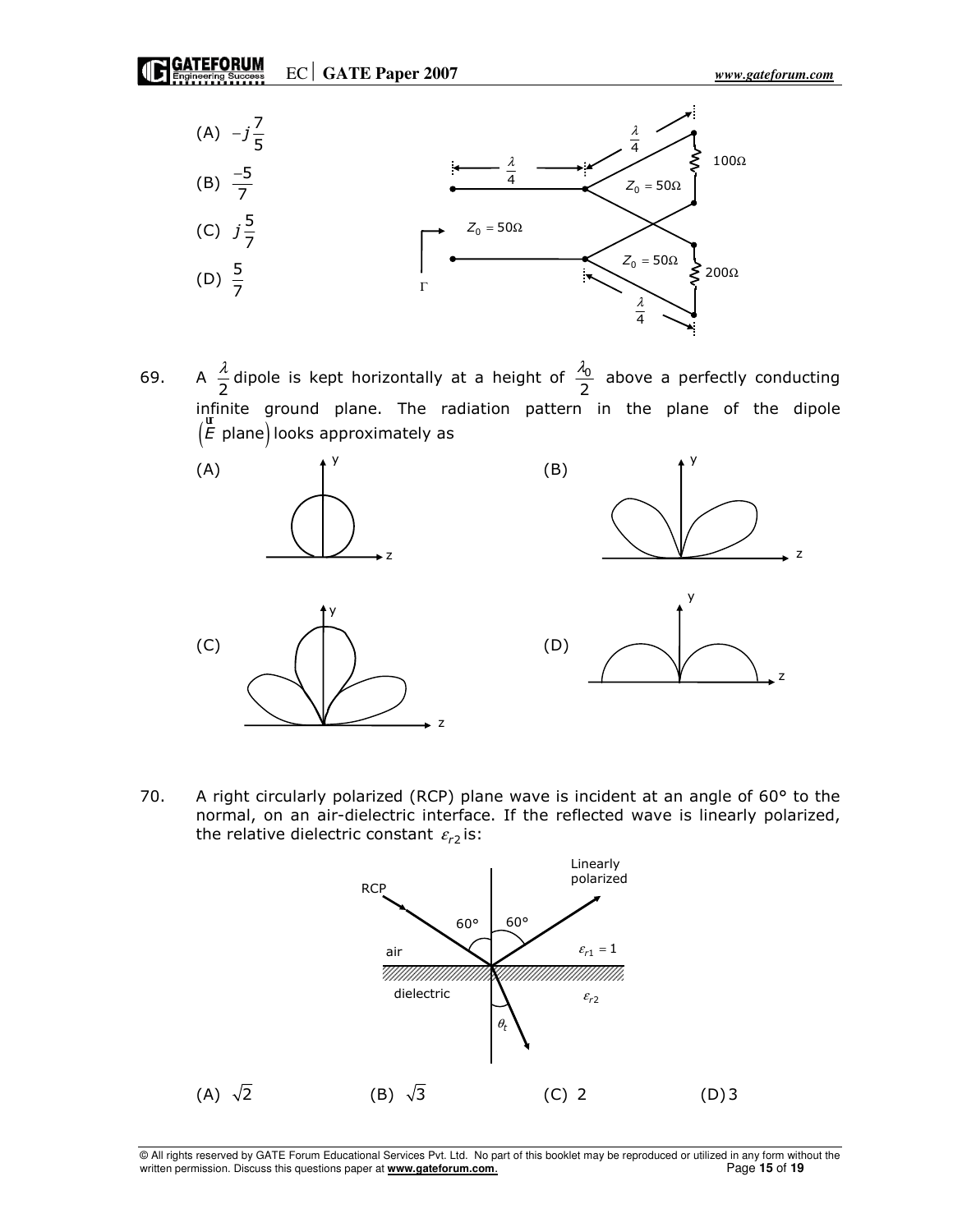## Common Data Questions

## Common Data for Questions 71, 72, 73

 The figure shows the high-frequency capacitance-voltage (C-V) characteristics of a Metal/Si $\mathit{O}_{2}$ /silicon (MOS) capacitor having an area of  $1\!\times\!10^{-4}$ cm<sup>2</sup>. Assume that the permittivities  $(\varepsilon_0 \varepsilon_r)$  of silicon and Si $O_2$  are  $1 \times 10^{-12}$  F/cm and 3.5 $\times 10^{-13}$  F/cm respectively. C



V

- 71. The gate oxide thickness in the MOS capacitor is: (A) 50 nm (B) 143 nm (C) 350 nm (D) 1 µm
- 72. The maximum depletion layer width in silicon is (A)  $0.143 \mu$ m (B)  $0.857 \mu$ m (C) 1  $\mu$ m (D) 1.143  $\mu$ m

## 73. Consider the following statements about the C-V characteristics plot:

S1: The MOS capacitor has an  $n$ -type substrate.

S2: If positive charges are introduced in the oxide, the C-V plot will shift to the left.

Then which of the following is true?

- (A) Both S1 and S2 are true (B) S1 is true and S2 is false
	- (C) S1 is false and S2 is true (D) Both S1 and S2 are false

## Common Data for Questions 74, 75

Two 4-ray signal constellations are shown. It is given that  $\phi_1$  and  $\phi_2$  constitute an orthonormal basis for the two constellations. Assume that the four symbols in both the constellations are equiprobable. Let  $\frac{N_0}{2}$  $\frac{N_0}{2}$  denote the power spectral density of white Gaussian noise.



<sup>©</sup> All rights reserved by GATE Forum Educational Services Pvt. Ltd. No part of this booklet may be reproduced or utilized in any form without the written permission. Discuss this questions paper at **www.gateforum.com.** Page 16 of 19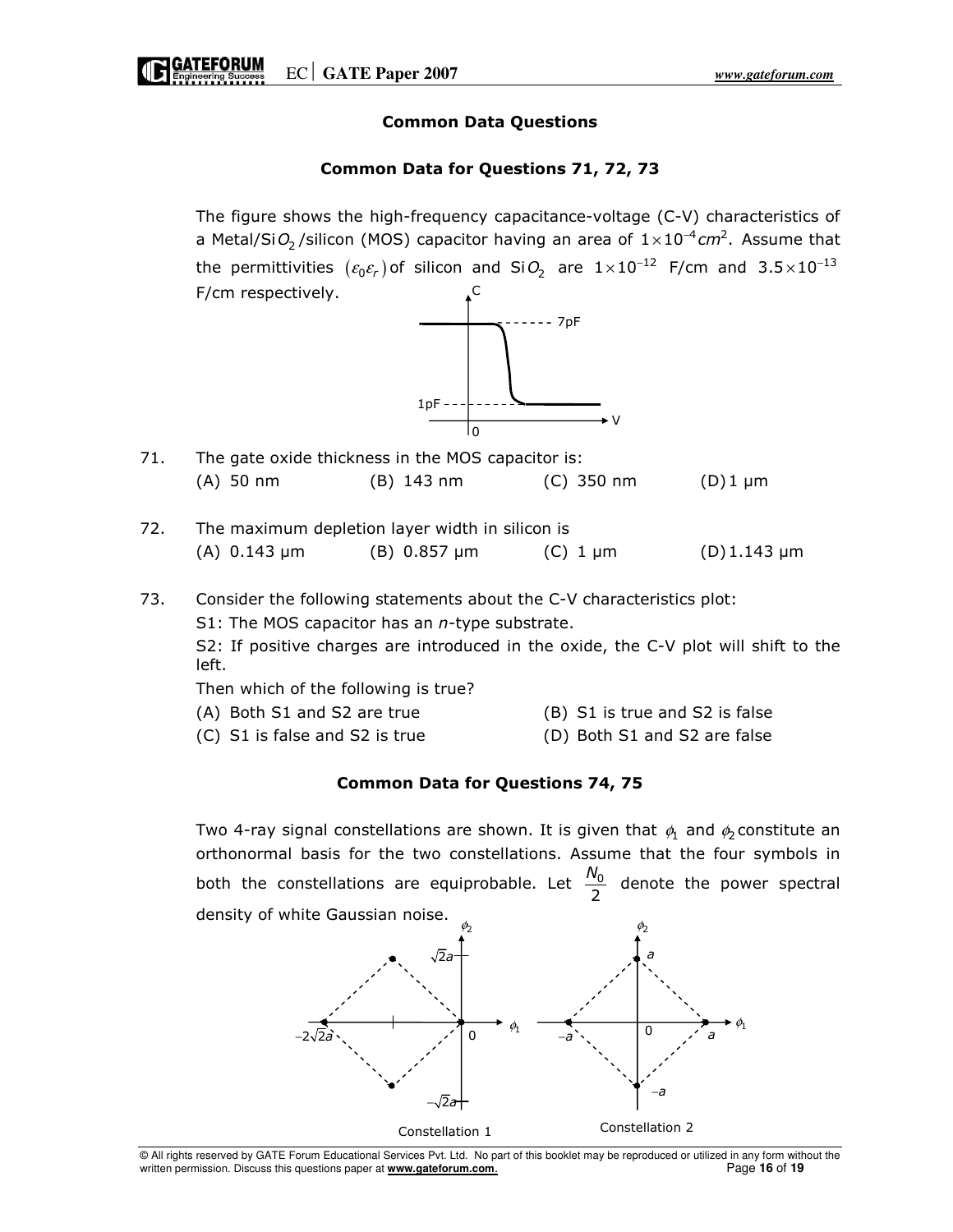# **CATEFORUM**<br> **Engineering Success** EC GATE Paper 2007

- 74. The ratio of the average energy of Constellation 1 to the average energy of Constellation 2 is:
- (A)  $4a^2$  (B) 4 (C) 2 (D) 8
- 75. If these constellations are used for digital communications over an AWGN channel, then which of the following statements is true?
	- (A) Probability of symbol error for Constellation 1 is lower
	- (B) Probability of symbol error for Constellation 1 is higher
	- (C) Probability of symbol error is equal for both the constellations
	- (D) The value of  $N_0$  will determine which of the two constellations has a lower probability of symbol error.

### Linked Answer Questions: Q.76 to Q.85 Carry Two Marks Each

### Statement for Linked Answer Questions 76 & 77

Consider the Op-Amp circuit shown in the figure.



- 76. The transfer function  $V_o (s) / V_i (s)$  is:
- (A)  $\frac{1}{1}$ sRC sRC −  $\frac{-SRC}{+SRC}$  (B)  $\frac{1}{1}$ sRC sRC +  $\frac{+ \textit{SRC}}{- \textit{SRC}}$  (C)  $\frac{1}{1-\textit{SRC}}$  (D)  $\frac{1}{1+\textit{SRC}}$
- 77. If  $V_i = V_1 \sin(\omega t)$  and  $V_o = V_2 \sin(\omega t + \phi)$ , then the minimum and maximum values of  $\phi$  (in radians) are respectively

(A) 
$$
\frac{-\pi}{2}
$$
 and  $\frac{\pi}{2}$  (B) 0 and  $\frac{\pi}{2}$  (C)  $-\pi$  and 0 (D)  $\frac{-\pi}{2}$  and 0

### Statement for Linked Answer Questions 78 & 79

An 8085 assembly language program is given below.

 Line 1: MVI A, B5H 2: MVI B, 0EH 3: XRI 69H 4: ADD B 5: ANI 9BH 6: CPI 9FH 7: STA 3010H 8: HLT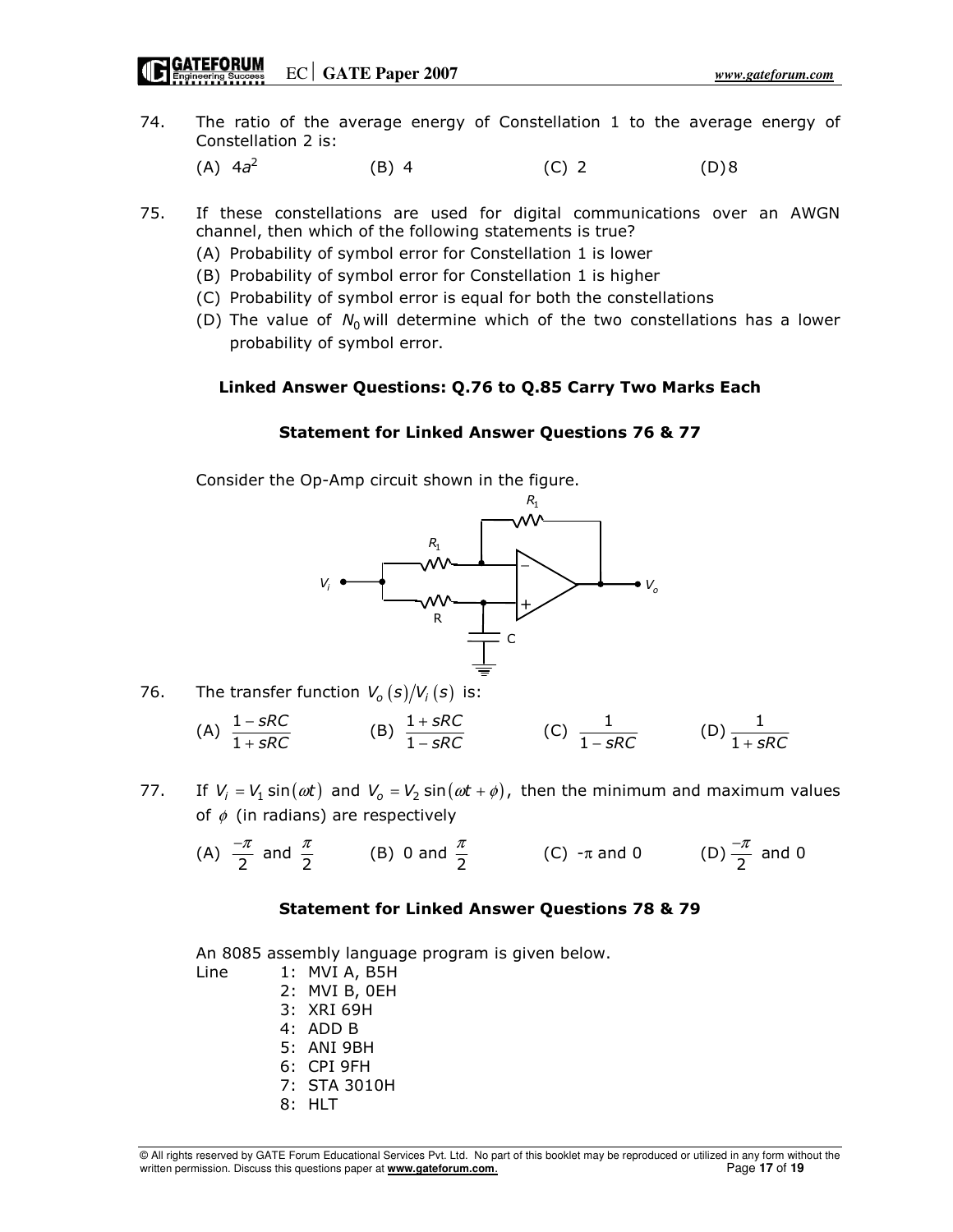# Engineering Success **EC** GATE Paper 2007

- 78. The contents of the accumulator just after execution of the ADD instruction in line 4 will be
	- (A) C3H (B) EAH (C) DCH (D) 69H
- 79. After execution of line 7 of the program, the status of the CY and Z flags will be (A) CY = 0, Z = 0 (B) CY = 0, Z = 1 (C) CY = 1, Z = 0 (D) CY = 1, Z = 1

### Statement for Linked Answer Questions 80 & 81

Consider a linear system whose state space representation is  $\mathcal{A}(t) = Ax(t)$ . If the initial state vector of the system is  $x(0) = \begin{bmatrix} 1 \\ -2 \end{bmatrix}$ , then the system response is  $(t) = \begin{vmatrix} e^{-2} \end{vmatrix}$  $2e^{-2}$ t t  $x(t) = \begin{vmatrix} e \\ 1 \end{vmatrix}$ e − −  $\left[\begin{array}{cc}e^{-2t}\end{array}\right]$  $=$   $\begin{bmatrix} 1 & 1 \\ 1 & 1 \end{bmatrix}$  $\lfloor -2e^{-2t} \rfloor$ . If the initial state vector of the system changes to  $x(0) = \begin{bmatrix} 1 \\ -1 \end{bmatrix}$ , then the system response becomes  $x(t) = \begin{bmatrix} e^{-t} \end{bmatrix}$ . t  $x(t) = \begin{vmatrix} e \\ 1 \end{vmatrix}$ e − −  $\lceil e^{-t} \rceil$  $=$   $\begin{bmatrix} 1 \\ 1 \end{bmatrix}$  $\lfloor -e^{-t} \rfloor$ 

80. The eigenvalue and eigenvector pairs  $(\lambda_i, v_i)$  for the system are

(A) 
$$
\left(-1, \begin{bmatrix} 1 \\ -1 \end{bmatrix}\right)
$$
 and  $\left(-2, \begin{bmatrix} 1 \\ -2 \end{bmatrix}\right)$   
\n(B)  $\left(-1, \begin{bmatrix} 1 \\ -1 \end{bmatrix}\right)$  and  $\left(2, \begin{bmatrix} 1 \\ -2 \end{bmatrix}\right)$   
\n(C)  $\left(-1, \begin{bmatrix} 1 \\ -1 \end{bmatrix}\right)$  and  $\left(-2, \begin{bmatrix} 1 \\ -2 \end{bmatrix}\right)$   
\n(D)  $\left(-2, \begin{bmatrix} 1 \\ -1 \end{bmatrix}\right)$  and  $\left(1, \begin{bmatrix} 1 \\ -2 \end{bmatrix}\right)$ 

81. The system matrix A is:

$$
\text{(A)} \begin{bmatrix} 0 & 1 \\ -1 & 1 \end{bmatrix} \qquad \qquad \text{(B)} \begin{bmatrix} 1 & 1 \\ -1 & -2 \end{bmatrix} \qquad \qquad \text{(C)} \begin{bmatrix} 2 & 1 \\ -1 & -1 \end{bmatrix} \qquad \qquad \text{(D)} \begin{bmatrix} 0 & 1 \\ -2 & -3 \end{bmatrix}
$$

#### Statement for Linked Answer Questions 82 & 83

An input to a 6-level quantizer has the probability density function  $f(x)$  as shown in the figure. Decision boundaries of the quantizer are chosen so as t maximize the entropy of the quantizer output. It is given that 3 consecutive decision boundaries are '-1', '0' and '1'.



<sup>©</sup> All rights reserved by GATE Forum Educational Services Pvt. Ltd. No part of this booklet may be reproduced or utilized in any form without the written permission. Discuss this questions paper at **www.gateforum.com.** Page 18 of 19